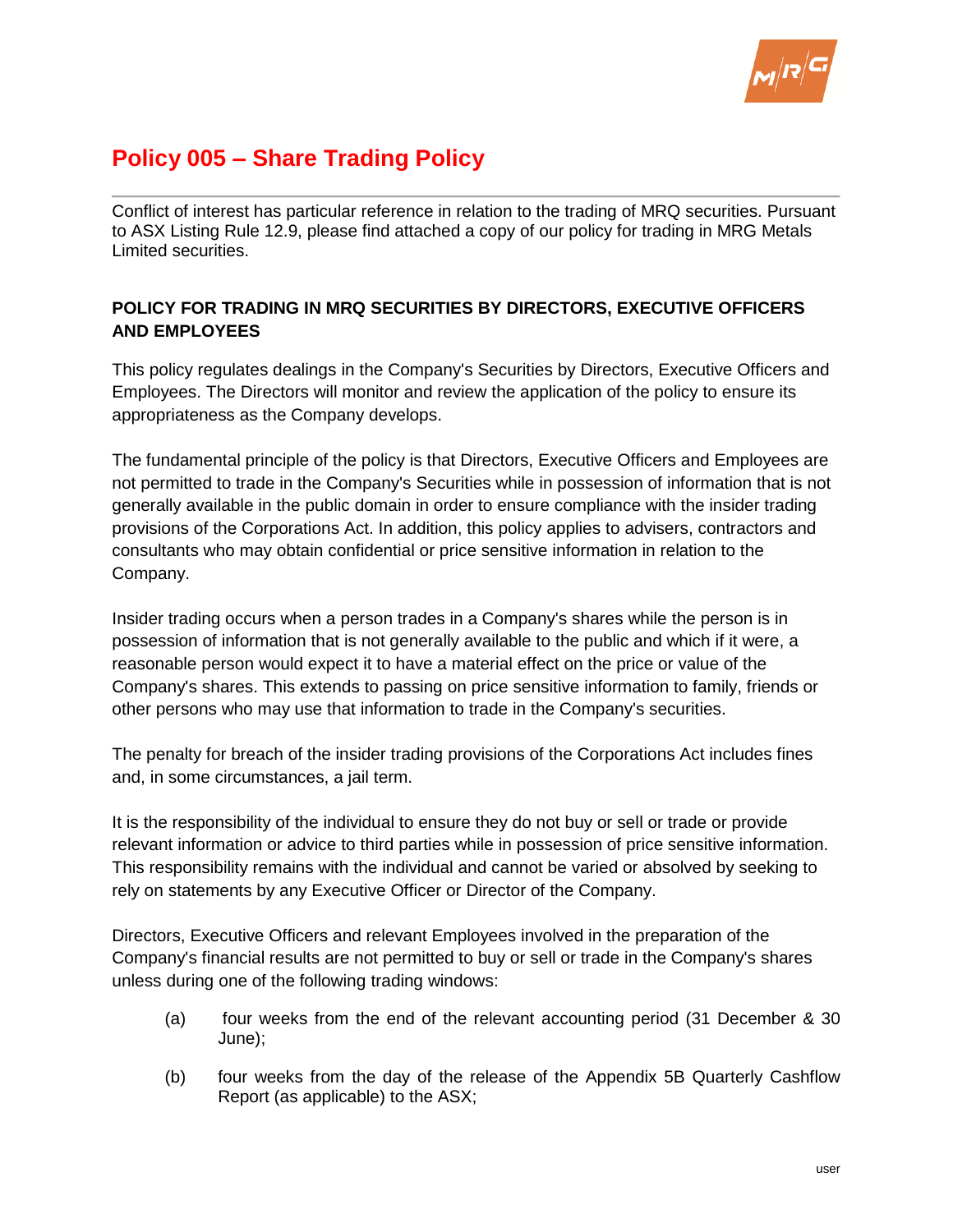

- (c) four weeks from the day of release of the Company's Annual General Meeting (**AGM**); and
- (d) the duration of the offer period for an offer of securities made pursuant to a prospectus, product disclosure statement or cleansing notice,

# (collectively, **Trading Windows**).

The Company may, at its complete discretion, impose a restriction on trading during any period, including any Trading Windows. The Directors must obtain approval from the Board before undertaking any trading in the Company's shares.

Directors, Executive Officers and Employees participating in an equity based incentive plan are prohibited from entering into any transaction which would have the effect of hedging or otherwise transferring to any other person the risk of any fluctuation in the value of any unvested entitlements in the Company.

At all other times, the Executive Officers must confirm in writing, with the Board, that they are not aware of any unpublished price sensitive information prior to transacting in shares of the company.

## **Exceptional Circumstances**

When considering a request in writing, the Chairman, the Chairman of the Audit, Risk & Compliance Committee, the Managing Director and Company Secretary, will take into consideration any exceptional circumstances that may apply to an individual. In this context, exceptional circumstances includes any financial hardship, compulsion by court order or any other circumstance that is deemed exceptional by the Chairman, the Chairman of the Audit, Risk & Compliance Committee, the Managing Director or the Company Secretary.

# **POLICY FOR TRADING IN MRQ SECURITIES BY EMPLOYEES**

#### Employees

Employees are expected to comply with the law. Employees shall comply with the rules set out in this policy in regard to "insider trading" but do not need to apply for permission prior to selling or buying MRQ securities.

#### **Directors, Executive Officers and Employees**

# **General Restrictions on the ability of Directors, Executive Officers and Employees to trade in Securities,**

**notwithstanding the above:**